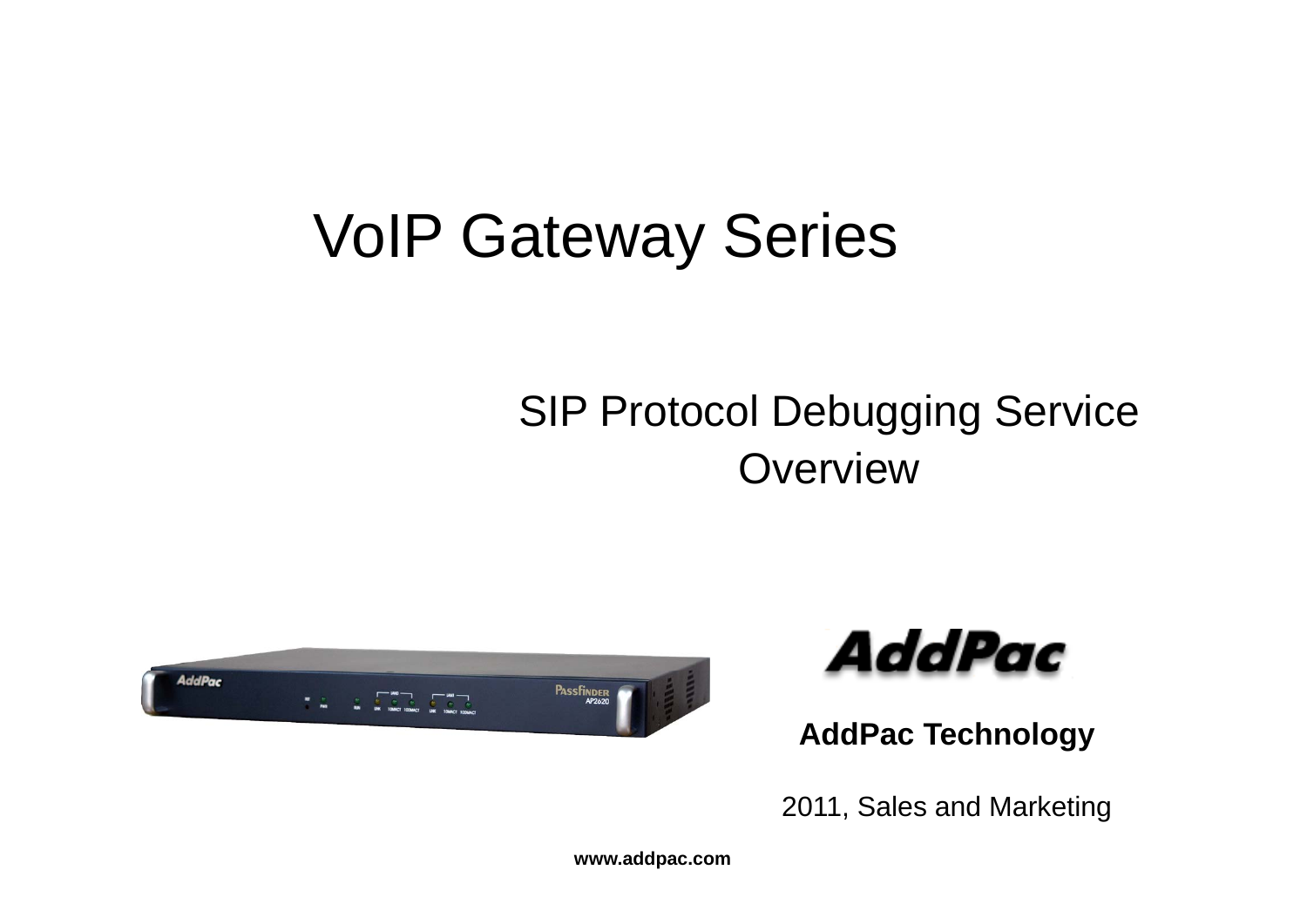#### **Contents**

- Network Diagram for SIP Debugging
- SIP Debugging Access Method via Console Port
- SIP Debugging Access Method via Telnet Port
- Real-time SIP Debugging Environment
- VoIP Debugging Command List
- SIP Debugging Commands(Example)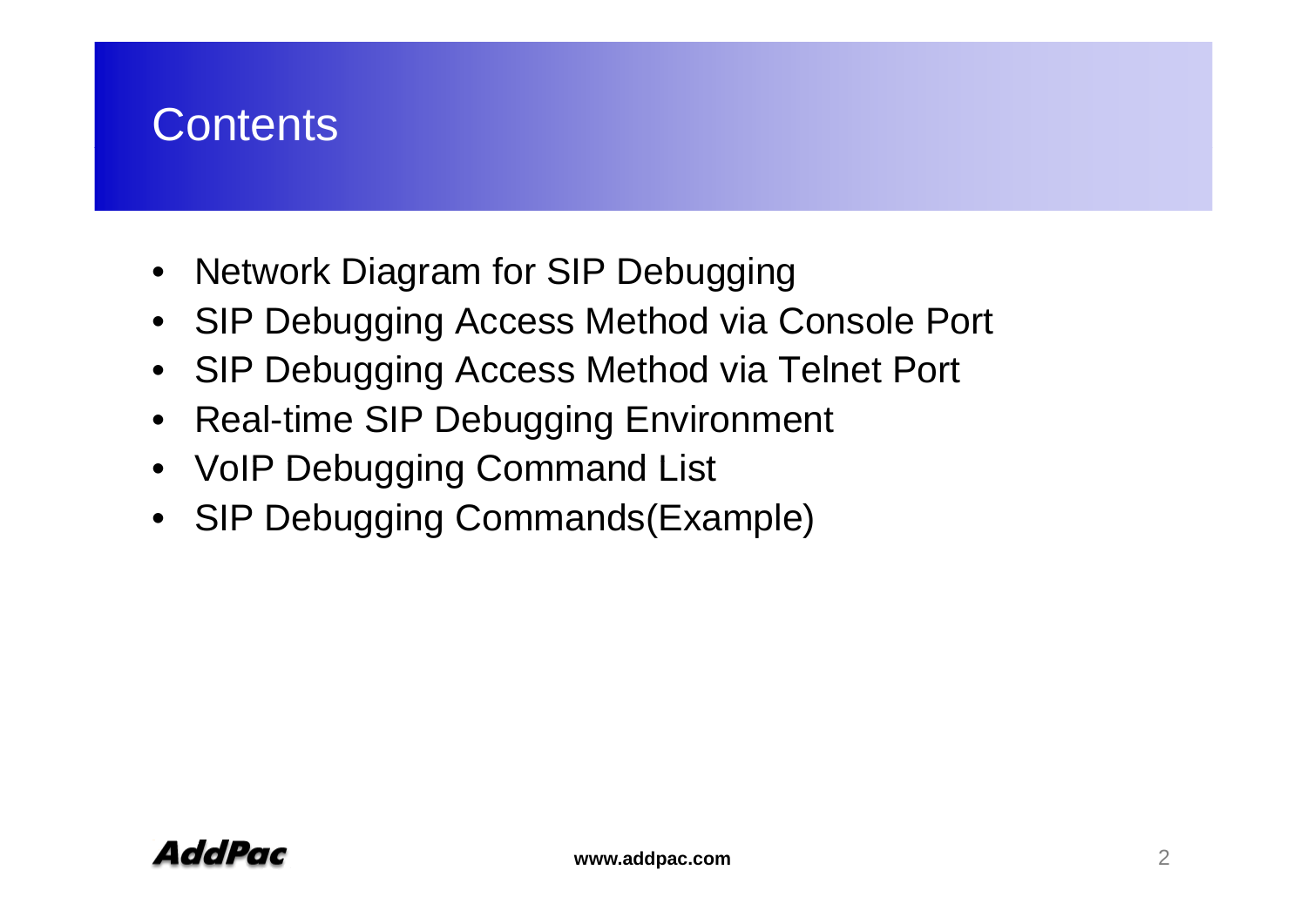#### Network Diagram for SIP Debugging

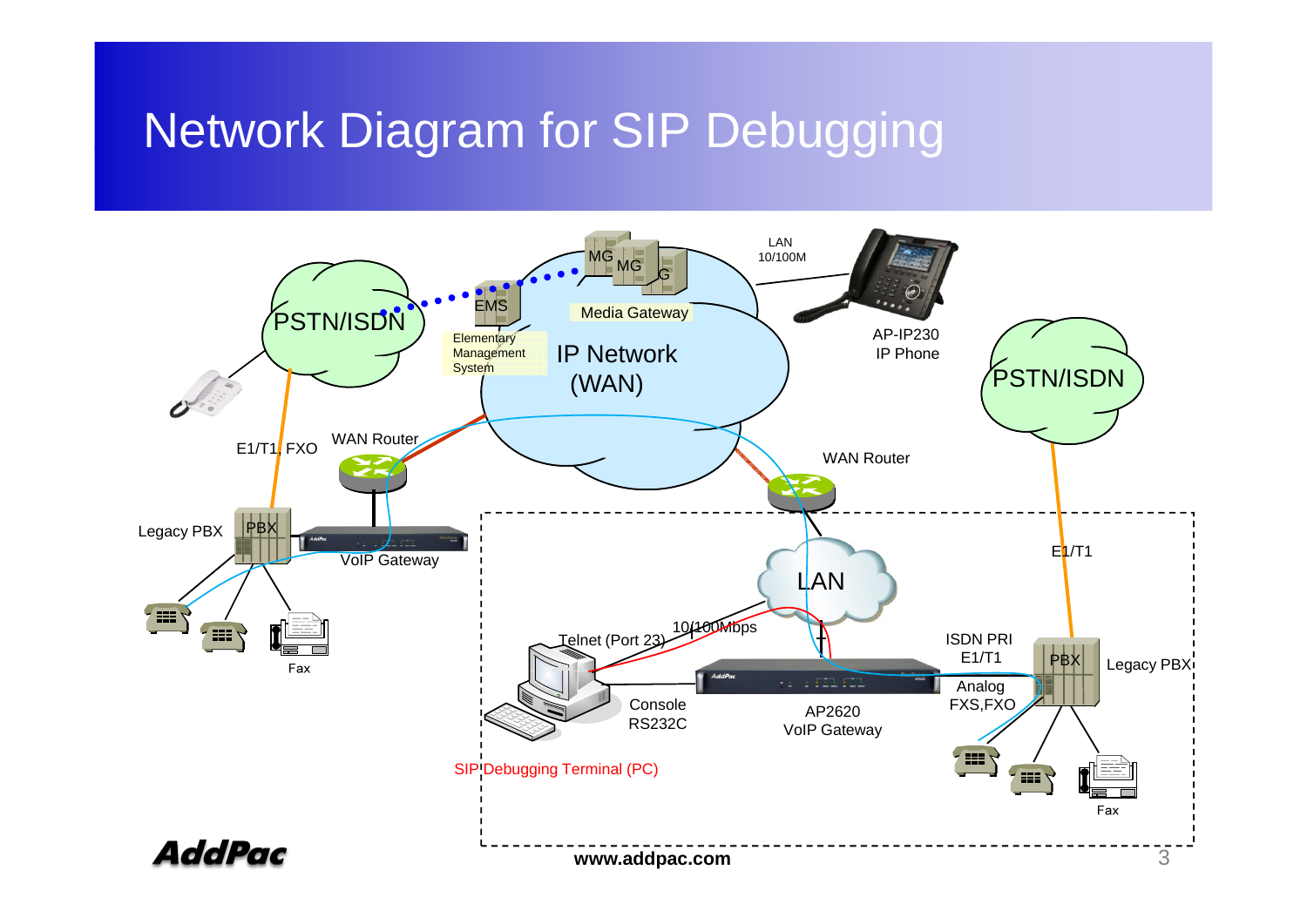# SIP Debugging Access Method via Console Port



**www.addpac.com**

4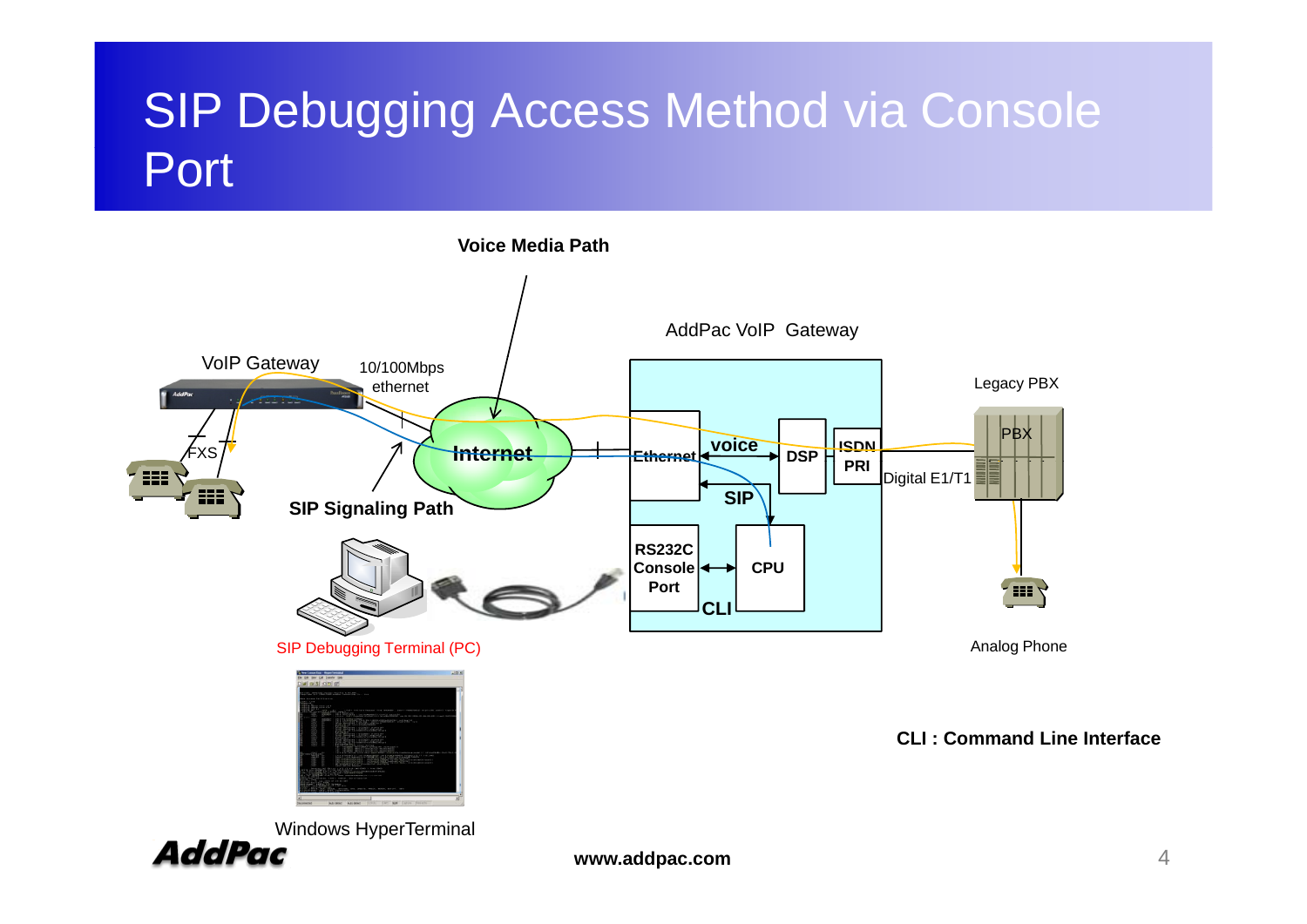# SIP Debugging Access Method via Telnet Port



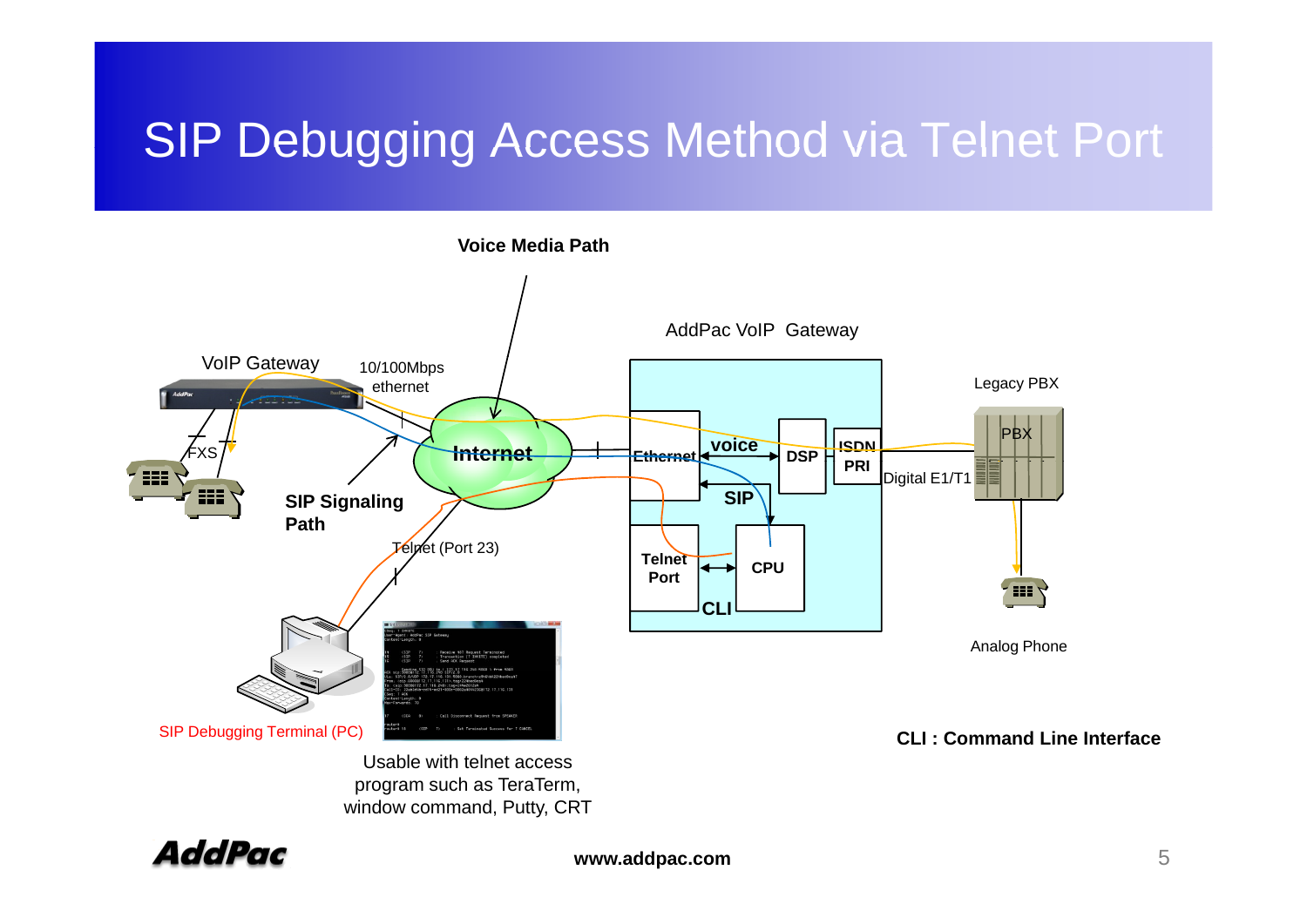# **Real-time SIP Debugging Environment**



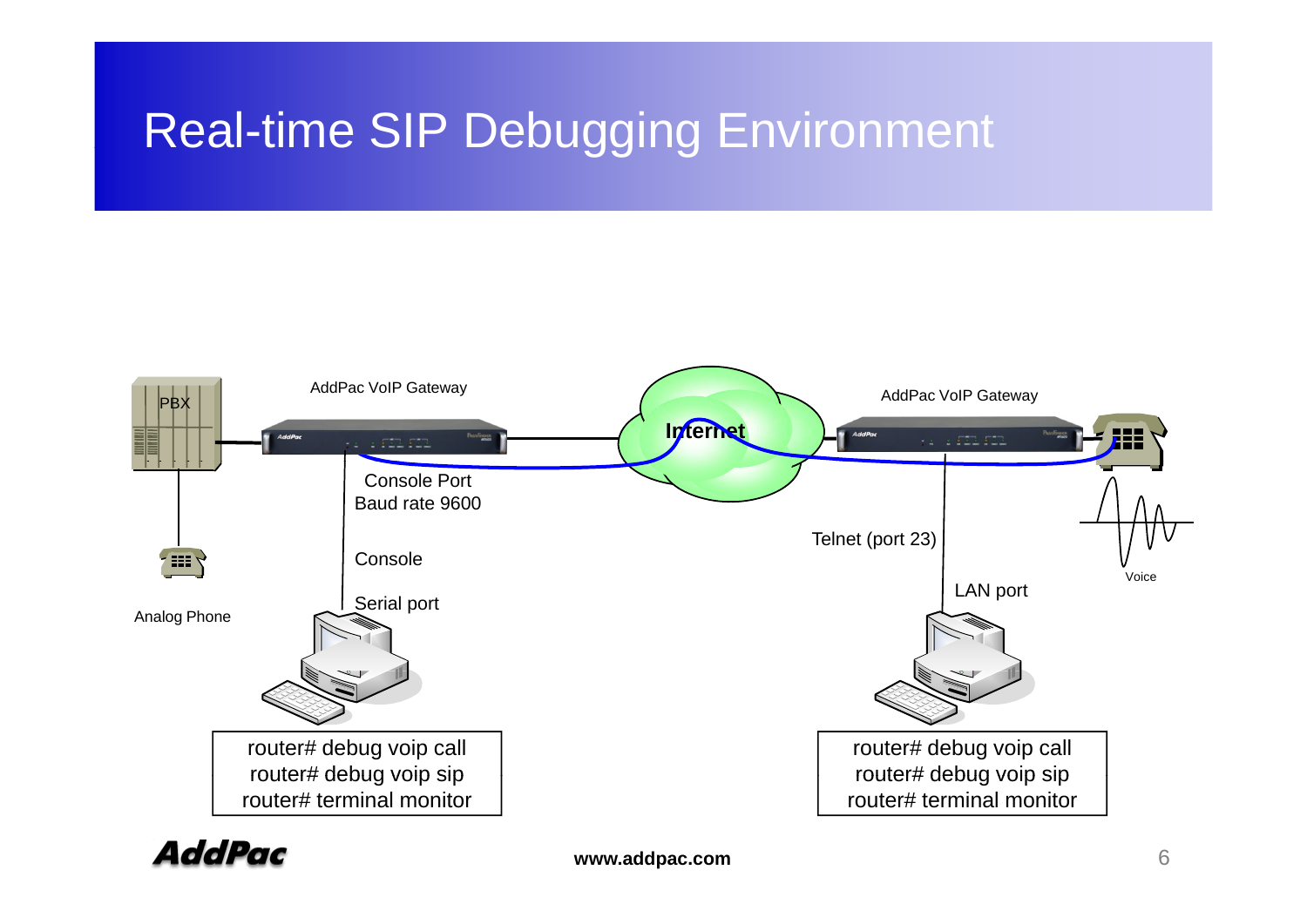# VoIP Debugging Commands

#### Major Command

| Login: root                |                                                             |                                                                       |  |
|----------------------------|-------------------------------------------------------------|-----------------------------------------------------------------------|--|
| Password:                  |                                                             |                                                                       |  |
| router> en                 |                                                             |                                                                       |  |
| router# debug voip?        |                                                             | -> VoIP Debugging command                                             |  |
|                            | h225-asn1 H.225 ASN.1 trace                                 |                                                                       |  |
|                            | h245-asn1 H.245 ASN.1 trace                                 |                                                                       |  |
| ras-asn1                   | RAS ASN.1 trace                                             |                                                                       |  |
| call                       | <b>Call trace</b>                                           | -> Call trace Debugging Command                                       |  |
| mgcp                       | MGCP message trace                                          |                                                                       |  |
| number                     | debug on a specific number (calling or called party number) |                                                                       |  |
| port                       | debug on a specific voice port                              |                                                                       |  |
| sip                        |                                                             | <b>SIP message trace -&gt; SIP Message Debugging</b>                  |  |
| router# terminal monitor   |                                                             | -> Display SIP debug message through terminal                         |  |
|                            |                                                             | Useful when debugging by remote accessing                             |  |
| router# no termial monitor |                                                             | -> Use when deactivate of debug command (valid when accessing telnet) |  |
|                            |                                                             |                                                                       |  |

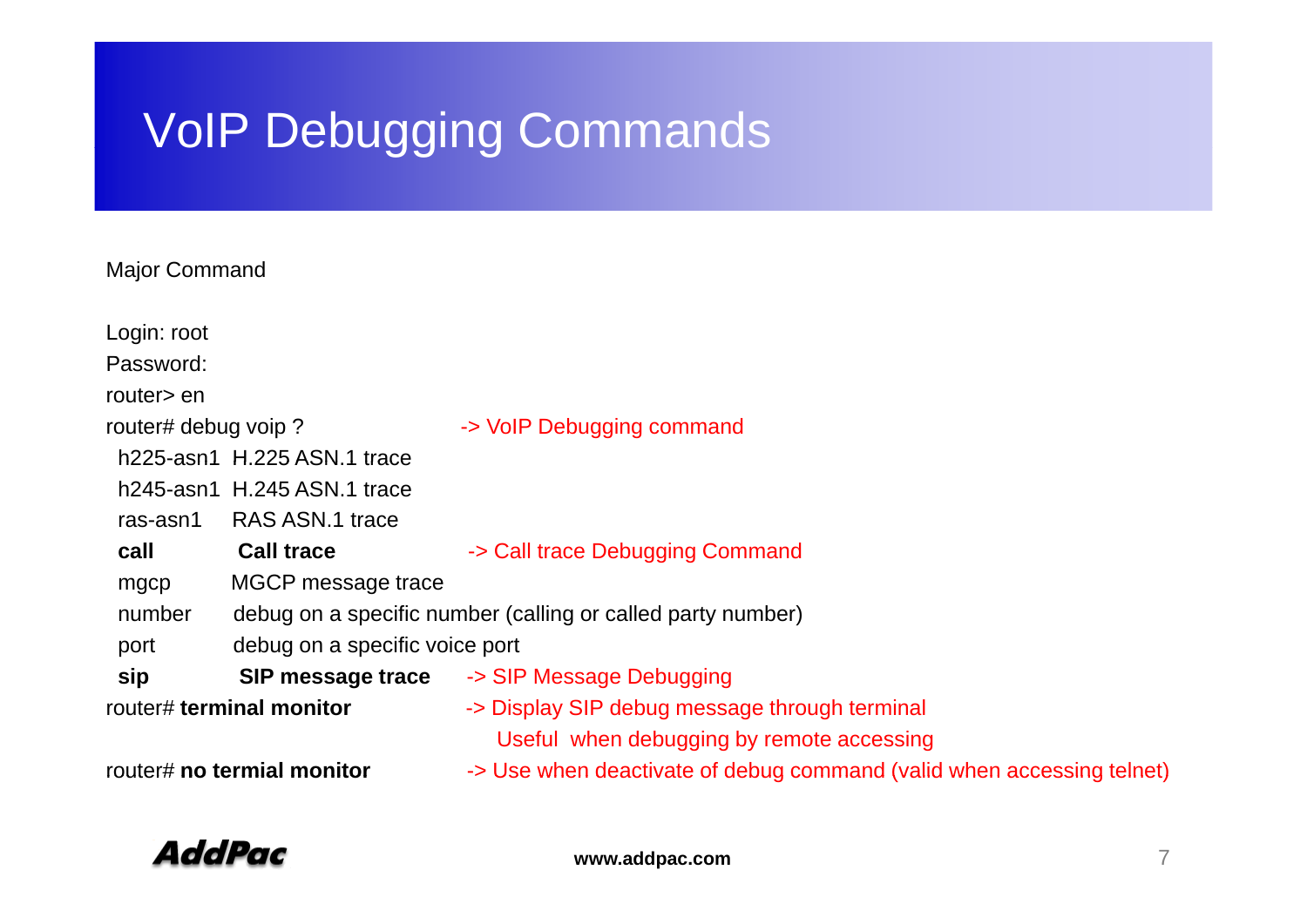# SIP Debugging Commands (Example)

| Welcome, APOS(tm) Kernel Version 8.50.006.<br>Copyright (c) 1999-2008 AddPac Technology Co., Ltd.                                                                                 | <0> id(9999) dest(9000) prefer(0) selected(3)<br>$\langle 1 \rangle$ id(1001) dest(T) prefer(0) selected(0)                                                                  |
|-----------------------------------------------------------------------------------------------------------------------------------------------------------------------------------|------------------------------------------------------------------------------------------------------------------------------------------------------------------------------|
| <b>User Access Verification</b>                                                                                                                                                   | $\langle 2 \rangle$ id(1002) dest(T) prefer(1) selected(0)<br><3> id(3000) dest(T) prefer(2) selected(0)<br><call 8=""> : Initiate callee with dial-peer(9000)<br/>25</call> |
| Login: root                                                                                                                                                                       | status(CalleeDeterminedAll) id(b78e3e4b-3c3f-2691-800e-                                                                                                                      |
| Password:                                                                                                                                                                         | 0002a4044236)                                                                                                                                                                |
| router> en                                                                                                                                                                        | $<$ NetEP 8><br>: InitiateOutCall: calledNum(9000) callingNum(8000)<br>26                                                                                                    |
| router# debug voip call                                                                                                                                                           | target(172.17.116.240)                                                                                                                                                       |
| router# debug voip sip                                                                                                                                                            | <netep 8=""> : DoCall: calledAddr(sip:9000@172.17.116.240)<br/>27</netep>                                                                                                    |
| router# terminal monitor                                                                                                                                                          | callingAddr(8000)                                                                                                                                                            |
| <cca 0=""> : Call Initiate Request from SPEAKER, peer(-<br/>router<math># 1</math></cca>                                                                                          | <sip 8=""> : SetLocalAudioFormats : outbound(TRUE) hqaEnable(FALSE)<br/>28</sip>                                                                                             |
| 1760673404) digits() addr() type(SIP) plar(0) directDigit(FALSE)                                                                                                                  | : SetLocalAudioFormats : myVoipPeer(9999) is not NULL,<br>29<br>$\langle$ SIP 8>                                                                                             |
| name()                                                                                                                                                                            | voiceCodecClass(0)                                                                                                                                                           |
| <cep 000000="">: Call Received<br/>2</cep>                                                                                                                                        | <sip 8=""> : SetLocalAudioFormats : outbound(TRUE) hqaEnable(FALSE)<br/>30</sip>                                                                                             |
| <cep 000000="">: Call Initiated: called Number() crv(0) total(0)<br/>3<br/><call 8=""> : ****** Call Created status(InitiatedBySPEECH)<br/><math>\overline{4}</math></call></cep> | <sip 8=""> : SetLocalAudioFormats : myVoipPeer(9999) is not NULL,<br/>31</sip>                                                                                               |
| ver(8.28:2006-02-06-00-00) time(1262390967) ****                                                                                                                                  | voiceCodecClass(0)                                                                                                                                                           |
| <cep 000000="">: Calling number(8000)<br/>5</cep>                                                                                                                                 | $<$ SIP 0><br>32<br>: No authentication information available<br>33                                                                                                          |
| 6<br><cep 000000="">: Callid(b78e3e4b-3c3f-2691-800e-0002a4044236)</cep>                                                                                                          | <sip 8=""> : Send INVITE Request</sip>                                                                                                                                       |
| callNum(8)                                                                                                                                                                        | Sending SIP PDU to (172.17.116.240:5060) from 5060<br>INVITE sip: 9000@172.17.116.240 SIP/2.0                                                                                |
| $\le$ Call 8> : Call Initiated from CCA : peer(-1760673404), digits(), ip()<br>7                                                                                                  | Via: SIP/2.0/UDP 172.17.116.131:5060;branch-z9hG4bKbb4b310fa49                                                                                                               |
| <cca 0=""> : Digit Received : 9(START) status(1)<br/>8</cca>                                                                                                                      | From: <sip:8000@172.17.116.131>;tag=bb4b310fa4</sip:8000@172.17.116.131>                                                                                                     |
| <cca 0=""> : Digit Received : 9(STOP) status(4)<br/>9</cca>                                                                                                                       | To: <sip:9000@172.17.116.240></sip:9000@172.17.116.240>                                                                                                                      |
| $\langle$ Call 8><br>: Digit(9) at InitiatedBySPEECH<br>10                                                                                                                        | Call-ID: bb8e3e4b-0fa6-314b-800f-0002a4044236@172.17.116.131                                                                                                                 |
| $\langle$ Call 8><br>: MatchedAll<br>11                                                                                                                                           | CSeq: 9 INVITE                                                                                                                                                               |
| $\angle CCA$ 0> : Digit Received : 0(START) status(4)<br>12                                                                                                                       | Supported: replaces, timer, 100rel, early-session                                                                                                                            |
| <cca 0=""> : Digit Received : 0(STOP) status(4)<br/>13</cca>                                                                                                                      | Min-SE: 1800                                                                                                                                                                 |
| $\langle$ Call 8><br>: Digit(0) at CalleeDeterminedWaitDigit<br>14                                                                                                                | Date: Sat, 02 Jan 2010 00:09:31 GMT                                                                                                                                          |
| $\langle$ Call 8><br>: MatchedAll<br>15                                                                                                                                           | Session-Expires: 1800                                                                                                                                                        |
| $\langle CCA \quad 0 \rangle$ : Digit Received : $0(START)$ status(4)<br>16                                                                                                       | User-Agent: AddPac SIP Gateway                                                                                                                                               |
| <cca 0=""> : Digit Received : 0(STOP) status(4)<br/>17</cca>                                                                                                                      | Contact: <sip:8000@172.17.116.131></sip:8000@172.17.116.131>                                                                                                                 |
| : Digit(0) at CalleeDeterminedWaitDigit<br>$\langle$ Call 8><br>18                                                                                                                | Accept: application/sdp                                                                                                                                                      |
| $\langle$ Call 8><br>: MatchedAll<br>19                                                                                                                                           | Allow: INVITE, ACK, CANCEL, OPTIONS, BYE, UPDATE, PRACK, REFER, NOTIFY,                                                                                                      |
| <cca 0=""> : Digit Received : 0(START) status(4)<br/>20</cca>                                                                                                                     | <b>INFO</b>                                                                                                                                                                  |
| <cca 0=""> : Digit Received : 0(STOP) status(4)<br/>21</cca>                                                                                                                      | Allow-Events: talk, hold, conference                                                                                                                                         |
| <call 8=""><br/>: Digit(0) at CalleeDeterminedWaitDigit<br/>22</call>                                                                                                             | Content-Type: application/sdp                                                                                                                                                |
| $\langle$ Call 8><br>: MatchedPerfect<br>23<br>24<br>: MatchAllProcess After Sorted                                                                                               | Content-Length: 304                                                                                                                                                          |
| <call 8=""></call>                                                                                                                                                                | Max-Forwards: 70                                                                                                                                                             |

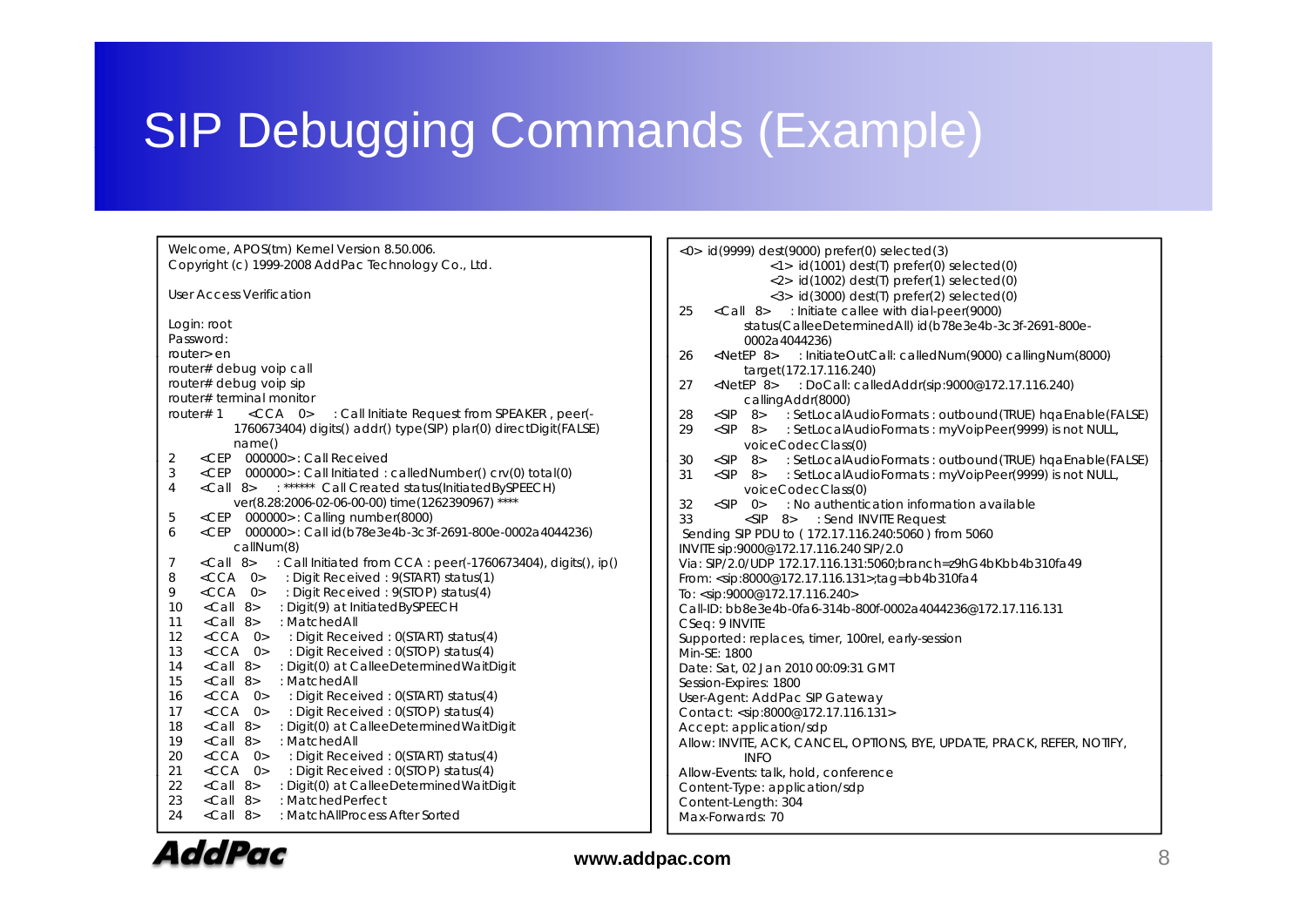### SIP Debugging Commands (Example)

 $v = 0$ 

0=8000 1262390971 1262390971 IN IP4 172.17.116.131<br>s=AddPac Gateway SDP S i E i 1800 f h Session-Expires: 1800;refresher=uac c=IN IP4 172.17.116.131t=1262390971 0 m=audio 23016 RTP/AVP 0 8 18 4 2 9a=ptime:20 a=rtpmap:0 PCMU/8000 a=rtpmap:8 PCMA/8000 a=rtpmap:18 G729/8000 a=rtpmap:4 G723/8000 a=rtpmap:2 G726-32/8000 a=rtpmap:9 G722/8000 Received SIP PDU from ( 172.17.116.240:5060 ) SIP/2.0 100 Trying Via: SIP/2.0/UDP 172.17.116.131:5060;branch=z9hG4bKbb4b310fa49<br>From: <sip:8000@172.17.116.131>;tag=bb4b310fa4 To: <sip:9000@172.17.116.240> Call-ID: bb8e3e4b-0fa6-314b-800f-0002a4044236@172.17.116.131CSeq: 9 INVITE User-Agent: AddPac SIP Gateway Content-Length: 0 34 <SIP 8> : Receive 100 Trying 35 <SIP 8> : Transaction (9 INVITE) proceeding Received SIP PDU from ( 172.17.116.240:5060 ) SIP/2.0 180 Ringing Via: SIP/2.0/UDP 172.17.116.131:5060;branch=z9hG4bKbb4b310fa49 From: <sip:8000@172.17.116.131>;tag=bb4b310fa4 To: <sip:9000@172 17 116 240>;tag 384e3113a4 Call-ID: bb8e3e4b-0fa6-314b-800f-0002a4044236@172.17.116.131 CSeq: 9 INVITE Supported: timer, replaces, early-session User-Agent: AddPac SIP Gateway Contact: sip:9000@172.17.116.240 RSeq: 223744 Require: 100rel Content-Type: application/sdp

 Received SIP PDU from ( 172.17.116.240:5060 ) SIP/2.0 200 OKVia: SIP/2.0/UDP 172.17.116.131:5060;branch=z9hG4bKbb4b310fa49 From: <sip:8000@172.17.116.131>;tag=bb4b310fa4 To: <sip:9000@172.17.116.240>;tag=384e3113a4 Call-ID: bb8e3e4b-0fa6-314b-800f-0002a4044236@172.17.116.131CSeq: 9 INVITE Supported: timer, replaces, early-session User-Agent: AddPac SIP Gateway Contact: sip:9000@172.17.116.240 Allow: INVITE, ACK, CANCEL, OPTIONS, BYE, UPDATE, REFER, NOTIFY, INFO Require: timer Content-Length: 0

43 <SIP 8> : Receive 200 OK44 <SIP 8> : Received INVITE OK response 45 <SIP 8> : Send ACK Request

Sending SIP PDU to ( 172.17.116.240:5060 ) from 5060 ACK sip:9000@172.17.116.240 SIP/2.0 Vi SIP/2 0/UDP 172 17 116 131 5060 b h 9hG4bKbb4b310f 49 Via: SIP/2.0/UDP 172.17.116.131:5060;branch=z9hG4bKbb4b310fa49From: <sip:8000@172.17.116.131>;tag=bb4b310fa4 To: <sip:9000@172.17.116.240>;tag=384e3113a4 Call-ID: bb8e3e4b-0fa6-314b-800f-0002a4044236@172.17.116.131CSeq: 9 ACK Content-Length: 0 Max-Forwards: 70

> router#router# no terminal monitor



Content-Length: 434